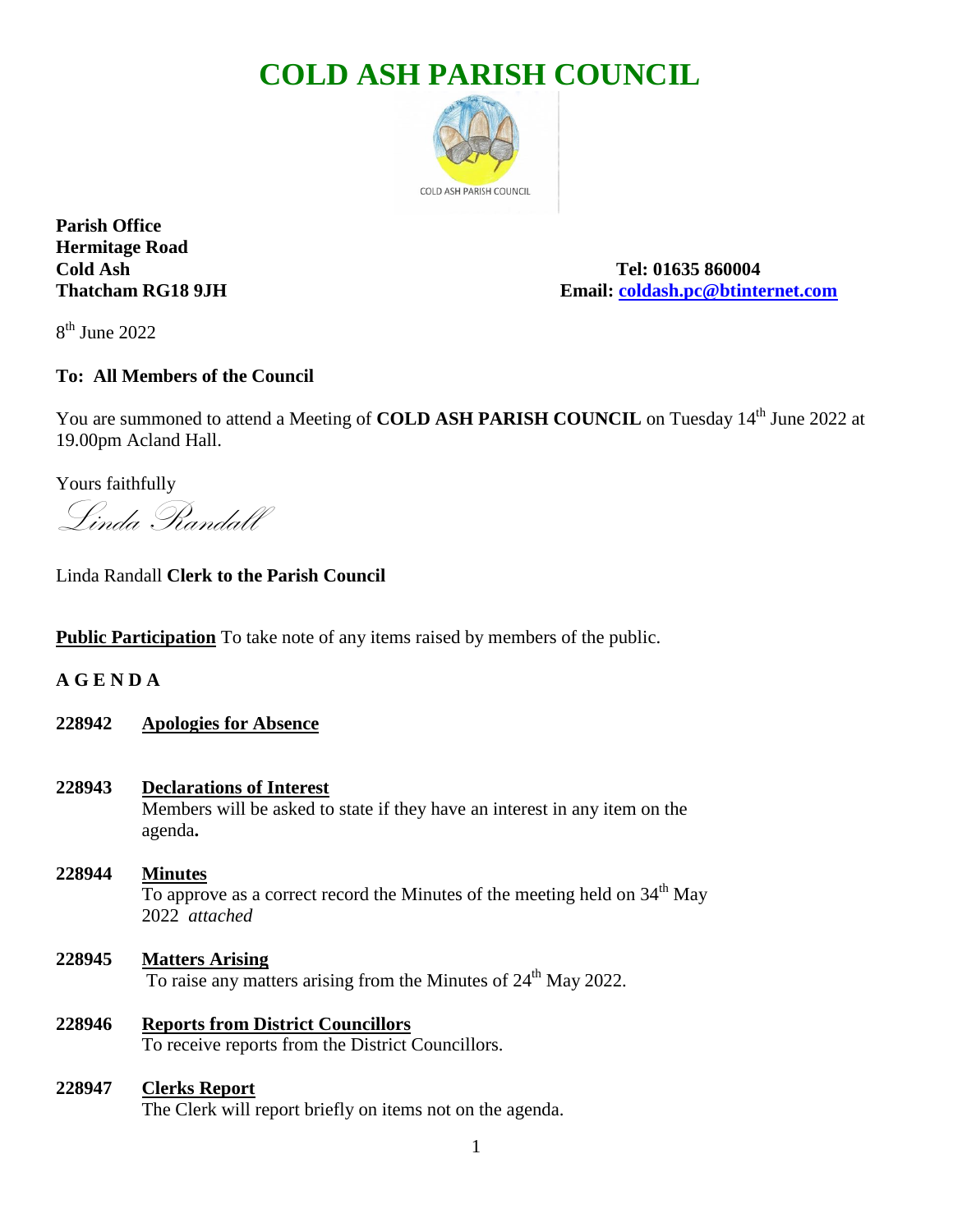#### **228948 Planning Matters**

 *If members of the Public would like to comment on an application they should check the advice on our website:* <https://coldashpc.org.uk/the-council/planning/>

### **a) Planning Applications** No Planning

#### **b) WBC (West Berks Council)Planning Decisions**

**22/00744/HOUSE** Pontecums Fishers Lane -*Replacement garage, single storey side extension loft conversion with dormer* **APPROVED** *Previous Parish Council Comments -NO OBJECTION - UNANIMOUS*

**22/00816/PASOL** Frontier Agriculture Ltd Red Shute Mill *- Application to determine if prior approval is required for a proposed: Installation, Alteration or Replacement of other Solar Photovoltaics (PV) equipment on the Roofs of Non-domestic Buildings: Proposed 252.954kWp roof mounted solar panels.* **NOT REQUIRED** *– Previous Parish Council Comments NO OBJECTION - UNANIMOUS*

**22/00879/HOUSE** 4 Laud Close RG14 2SL - *Single storey side extension extending into the rear of the existing garden* **APPROVED** *Previous Parish Council Comments - NO OBJECTION - UNANIMOUS*

**22/00844/HOUSE** The Granary Hatchgate Close - *Single storey rear extension and associated works* **APPROVED** – *Previous Parish Council Comments - NO OBJECTION - UNANIMOUS*

#### **c) Appeals**

No Appeals

## **228949 Finance**

- **1. Items for payment** Members will be asked to approve Items for Payment on Sheet No 3 22/23 – (*attached as Finance Item 1*)
- **2**. **Bank reconciliation** Members to note the Bank Reconciliation Statement 31st May 2022 – *(attached)*
- **3**. **Payments against Budget** Members to note the Analysis of Payments against Budget to June 2022 *–( attached as Finance Item 3)*
- **4**. **Annual Return 2021/2022 -**Members received the report for the Annual Return, for submission by 24th June 2022

#### **228950 Playground Update**

Members to discuss recent ROPSA inspection and action required

#### **228951 Acland Hall**

Members to discuss usage

#### **228952 PROW's**

Update on footpaths within the Parish